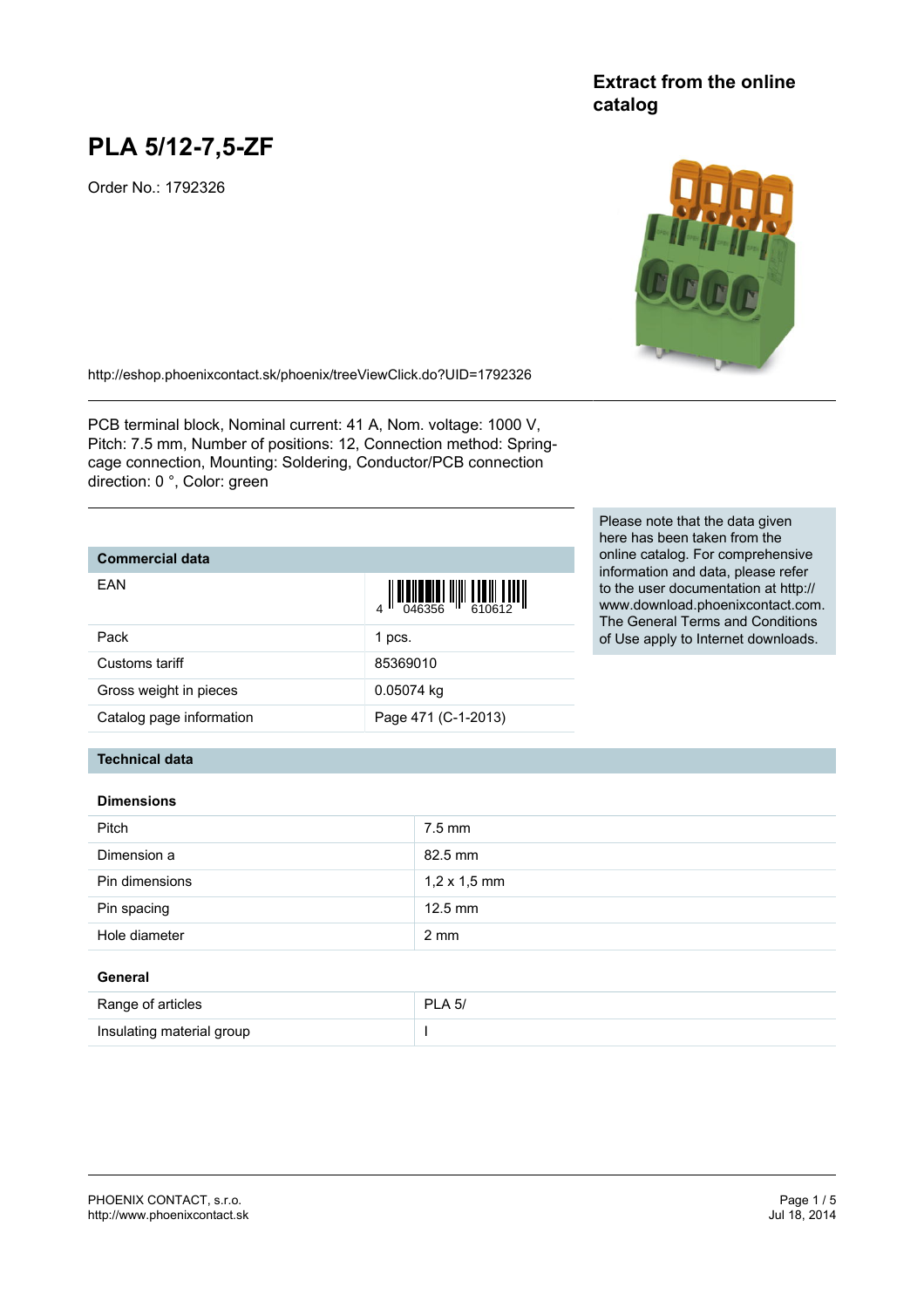| Rated surge voltage (III/3)             | 8 kV             |
|-----------------------------------------|------------------|
| Rated surge voltage (III/2)             | 8 kV             |
| Rated surge voltage (II/2)              | 8 kV             |
| Rated voltage (III/3)                   | 1000 V           |
| Rated voltage (III/2)                   | 1000 V           |
| Rated voltage (II/2)                    | 1000 V           |
| Nominal current $I_N$                   | 41 A             |
| Nominal cross section                   | $6 \text{ mm}^2$ |
| Insulating material                     | <b>PA</b>        |
| Solder pin surface                      | Sn               |
| Inflammability class according to UL 94 | V0               |
| Stripping length                        | $12 \text{ mm}$  |
| Number of positions                     | 12               |

#### **Connection data**

| Conductor cross section solid min.                                                         | $0.2 \text{ mm}^2$    |
|--------------------------------------------------------------------------------------------|-----------------------|
| Conductor cross section solid max.                                                         | $6 \text{ mm}^2$      |
| Conductor cross section stranded min.                                                      | $0.2 \text{ mm}^2$    |
| Conductor cross section stranded max.                                                      | $6 \text{ mm}^2$      |
| Conductor cross section stranded, with ferrule<br>without plastic sleeve min.              | $0.2$ mm <sup>2</sup> |
| Conductor cross section stranded, with ferrule<br>without plastic sleeve max.              | $6 \text{ mm}^2$      |
| Conductor cross section stranded, with ferrule<br>with plastic sleeve min.                 | $0.2 \text{ mm}^2$    |
| Conductor cross section stranded, with ferrule<br>with plastic sleeve max.                 | $6 \text{ mm}^2$      |
| Conductor cross section AWG/kcmil min.                                                     | 24                    |
| Conductor cross section AWG/kcmil max                                                      | 10                    |
| 2 conductors with same cross section, stranded,<br>TWIN ferrules with plastic sleeve, min. | $0.5$ mm <sup>2</sup> |
| 2 conductors with same cross section, stranded,<br>TWIN ferrules with plastic sleeve, max. | $2.5$ mm <sup>2</sup> |

#### **Certificates**

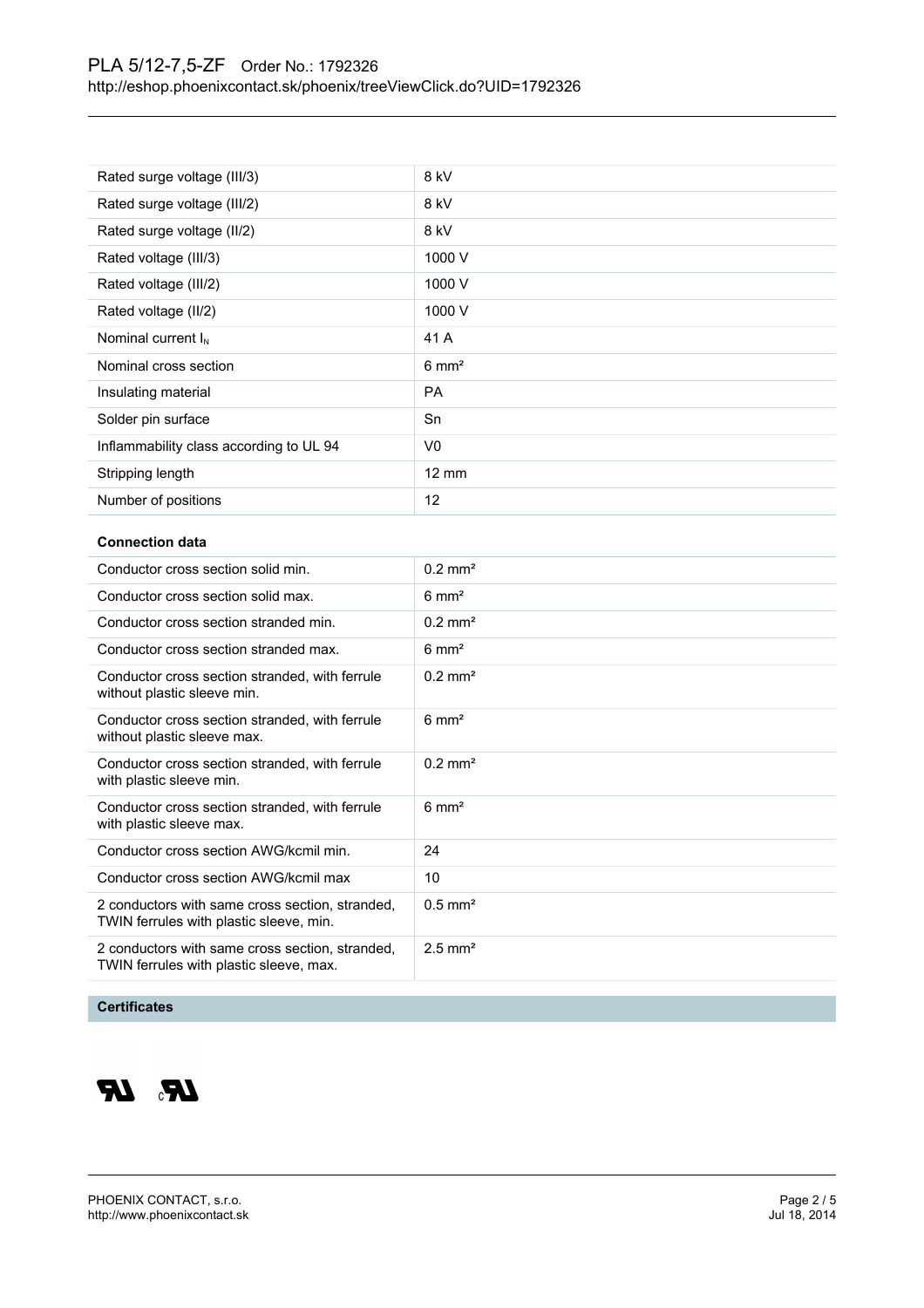Certification **culture CERTIFICATE** culture Recognized

Certifications applied for:

Certification Ex:

#### **Drawings**

Drilling plan/solder pad geometry



#### Diagram



**Type: PLA 5/...-7,5-(ZF)**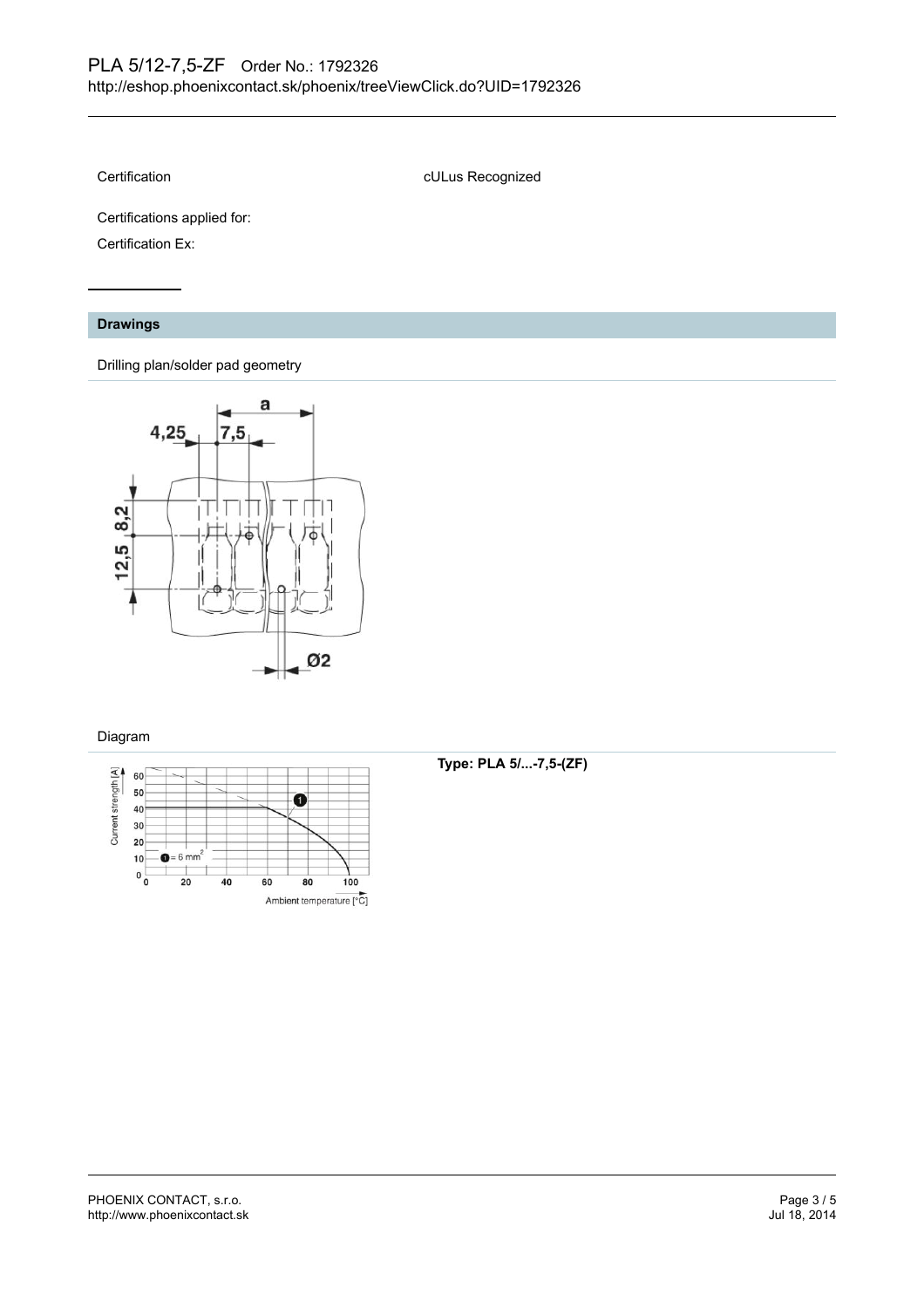Functional drawing









### Dimensioned drawing